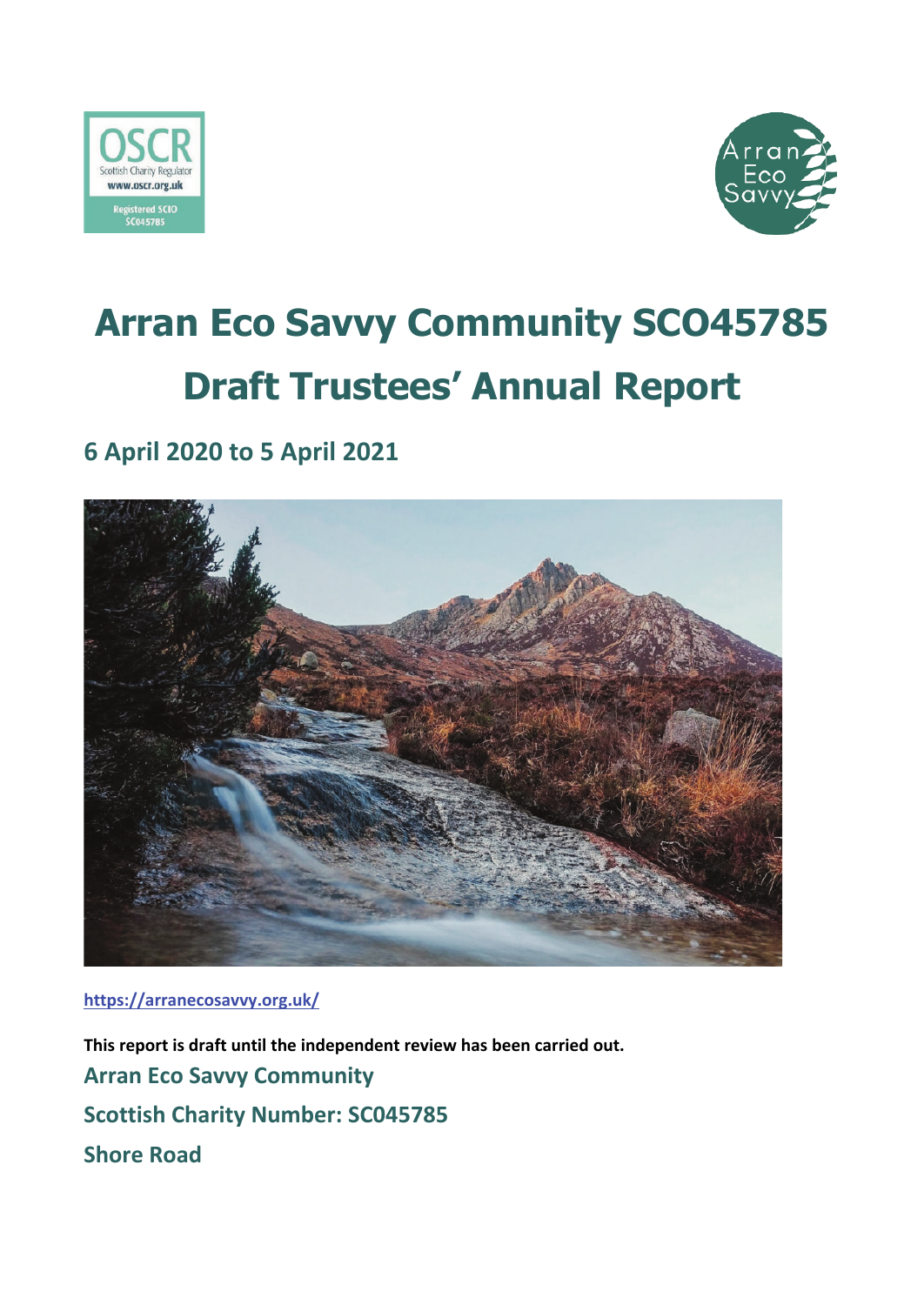**Whiting Bay Isle of Arran KA27 8PR**

**Telephone 01770 700417**

**Email arran.ecosavvy@gmail.com**

**Website https://arranecosavvy.org.uk/**





#### **Charity Trustees**

- 1. Donald McNicol Energy sub group
- 2. Elsa Rodeck
- 3. Esther Brown Energy sub group
- 4. Helen Ross Chair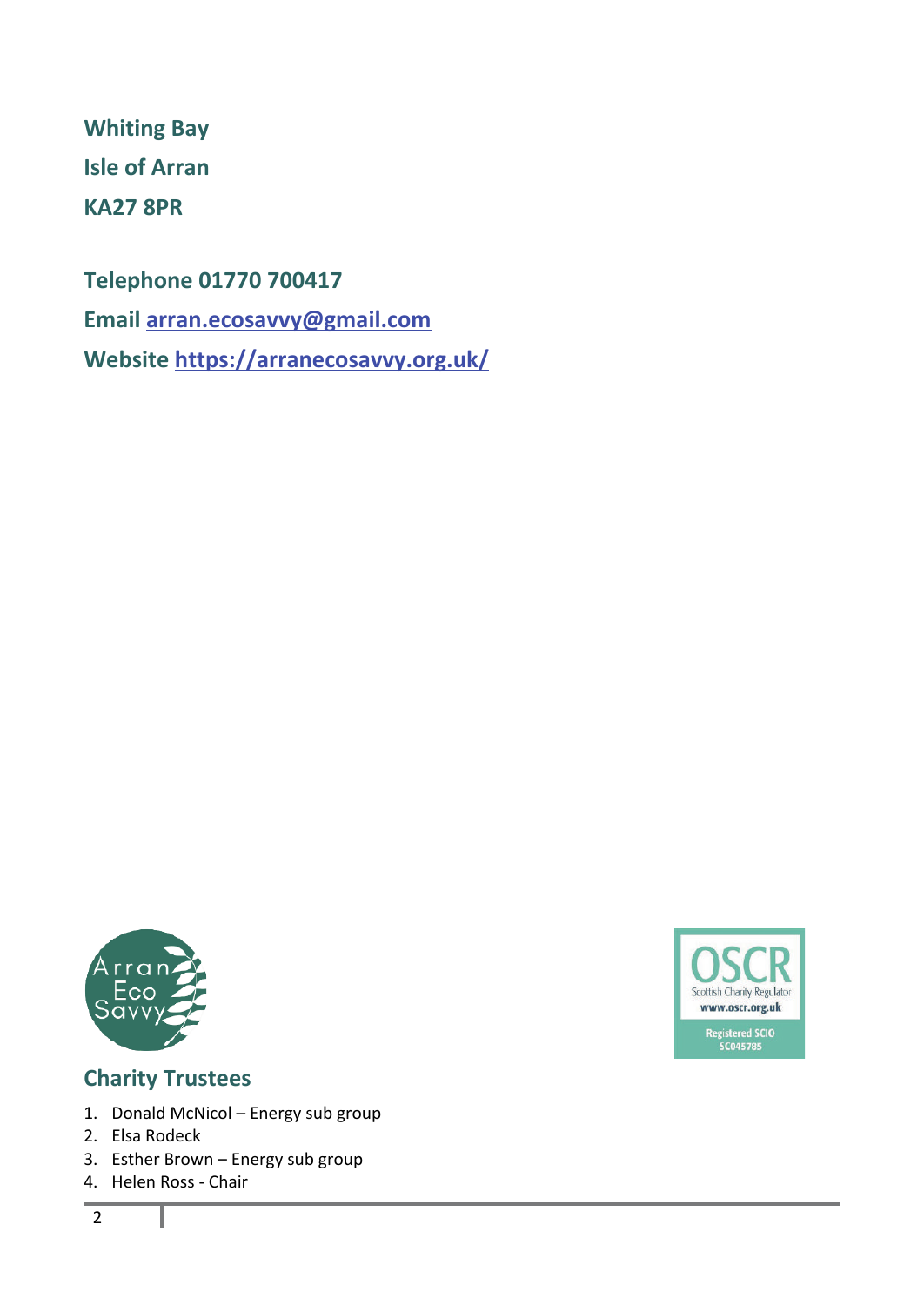- 5. Hilary Maguire Treasurer
- 6. Pauline Robinson
- 7. Patricia Templeton

Charity trustees carry out an important role, mostly behind the scenes at Eco Savvy. We are volunteers too and take our role seriously. This often means plenty of work to ensure the organisation runs smoothly and achieves our objectives, however we have great fun and companionship along the way.

#### **Objectives and activities**

The Charity's objectives are the advancement of environmental improvement on the Isle of Arran by identifying and accomplishing environmental projects, which benefit the local community, increase environmental sustainability and support sustainable living, whilst working towards zero waste for Arran.

The advancement of education by providing learning opportunities for vocational skills and training which are of benefit to all ages and abilities, increase employment opportunity and allow individual enhanced contribution towards improving lifestyles, the local environment and environmental sustainability.

Arran Eco Savvy Community organises community projects and workshops with the aim of achieving greater awareness on Arran and promotion of sustainable living. Through this the charity provides learning opportunities for skills in sustainable living which are of benefit to all ages and abilities.

Community volunteers, supported by a part time shop manager, run the shop where donated goods are sold to raise funds, reduce waste and promote sustainable living and greater environmental impact awareness on the Isle of Arran.

The team employed via the Climate Challenge Fund deliver energy saving, sustainable food and travel projects to the residents of Arran. They also raise awareness about climate literacy and enable Arran residents to change to renewable solutions to reduce their carbon footprint, Eco Savvy is working towards projects involving renewable energy.

### **Thankyou**

A big thank you to all members, volunteers, staff, trustees and funders for making an enormous contribution to environmental sustainability and sustainable living on Arran this year and to the Arran Community for their ongoing support. Arran Eco Savvy has made a really big impact in 2020 and 2021 and the key achievements are set out in this report. Thanks to all who have contributed.

#### **Structure, governance and management**

#### **Type of governing document**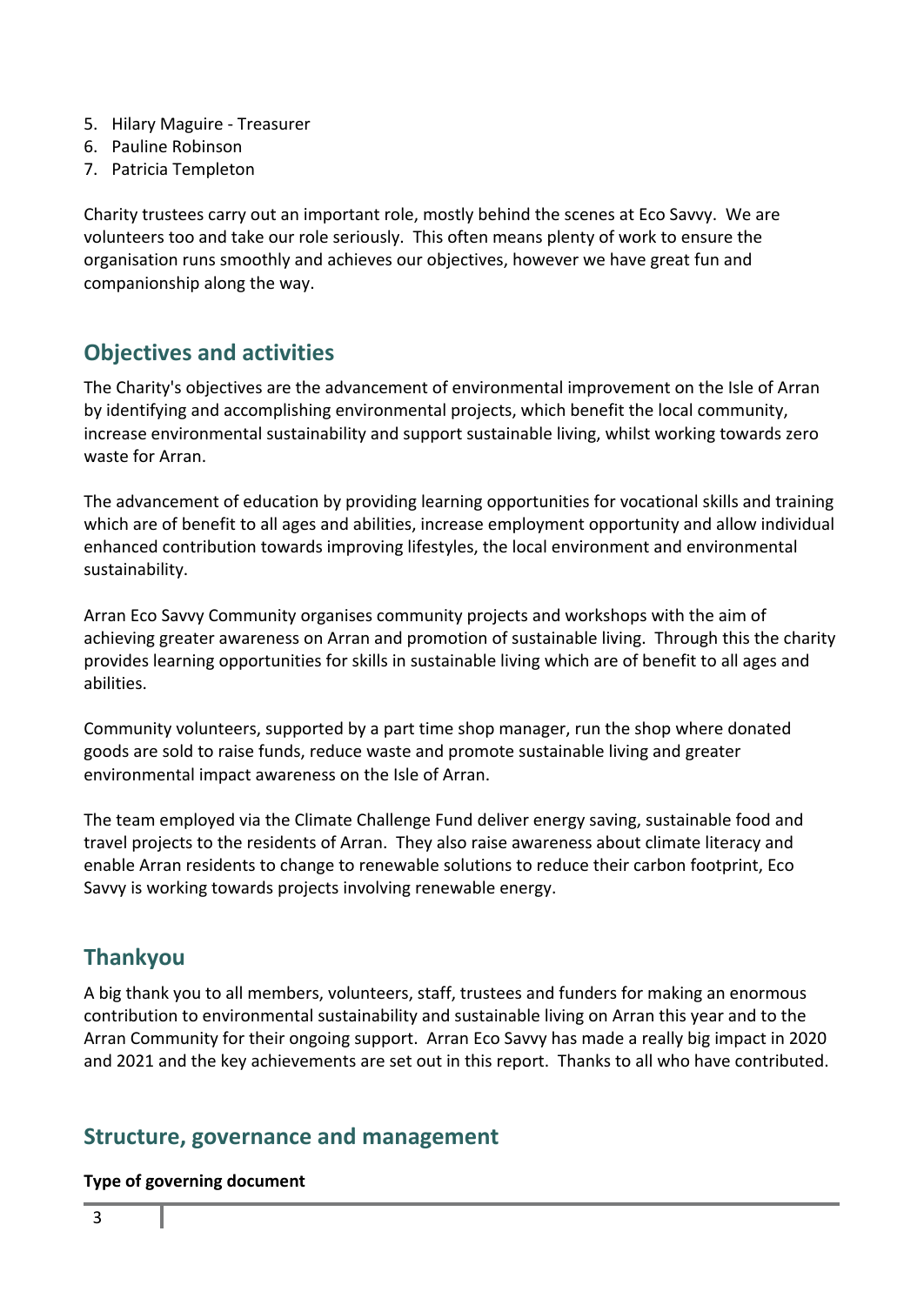Arran Eco Savvy was registered as a Scottish Charitable Incorporated Organisation (SCIO) on 7th July 2015 following an initial period as an unincorporated association.

The assets of the unincorporated association were transferred to the SCIO following registration on 7th July 2015.

The constitution was amended at the AGM in November 2019 following consultation with members and the changes confirmed by OSCR. Arran Eco Savvy has Trustees, Members and Associate Members.

#### Trustee recruitment and appointment

A minimum of three and a maximum of ten trustees are elected or appointed at the annual general meeting held each year, drawn from the local community. Trustees can also be co-opted during the year and are currently recruited on an individual basis; no trustees are appointed by external organisations. Trustees are treated in the same way as other volunteers. They are not paid for their work but do receive some out of pocket expenses e.g. for travel to Trustee meetings. AES was very pleased to welcome new Trustees as follows: -

- Pauline Robinson, elected as a trustee at the AGM in November 2020,
- Patricia Templeton, co-opted on 1 March 2021

The process was largely informal through contributing to Eco Savvy events and meetings with trustees. Their enthusiasm and experience are a great asset to Eco Savvy.

Having a diverse board helps to make charities more effective. The right mix of skills and experience boosts our charity's ability to meet its aims. We would therefore like to encourage people with diverse experience and backgrounds to join us.

#### Achievements and performance

We focus projects on the following environmental areas by working with our community:

- A. Carbon Reduction
- B. Energy
- C. Food
- D. Travel
- E. Waste

Delivery is enabled through three main streams:

- Scottish Government Climate Challenge Fund projects being delivered since April 2017.
- The Eco Savvy Community Shop- an eco products & second hand shop based in Whiting Bay, running since 19 April 2014.
- Volunteer Support project through Impact Funding Partners, providing more opportunities for new willing volunteers with training and support from the Volunteer Coordinator.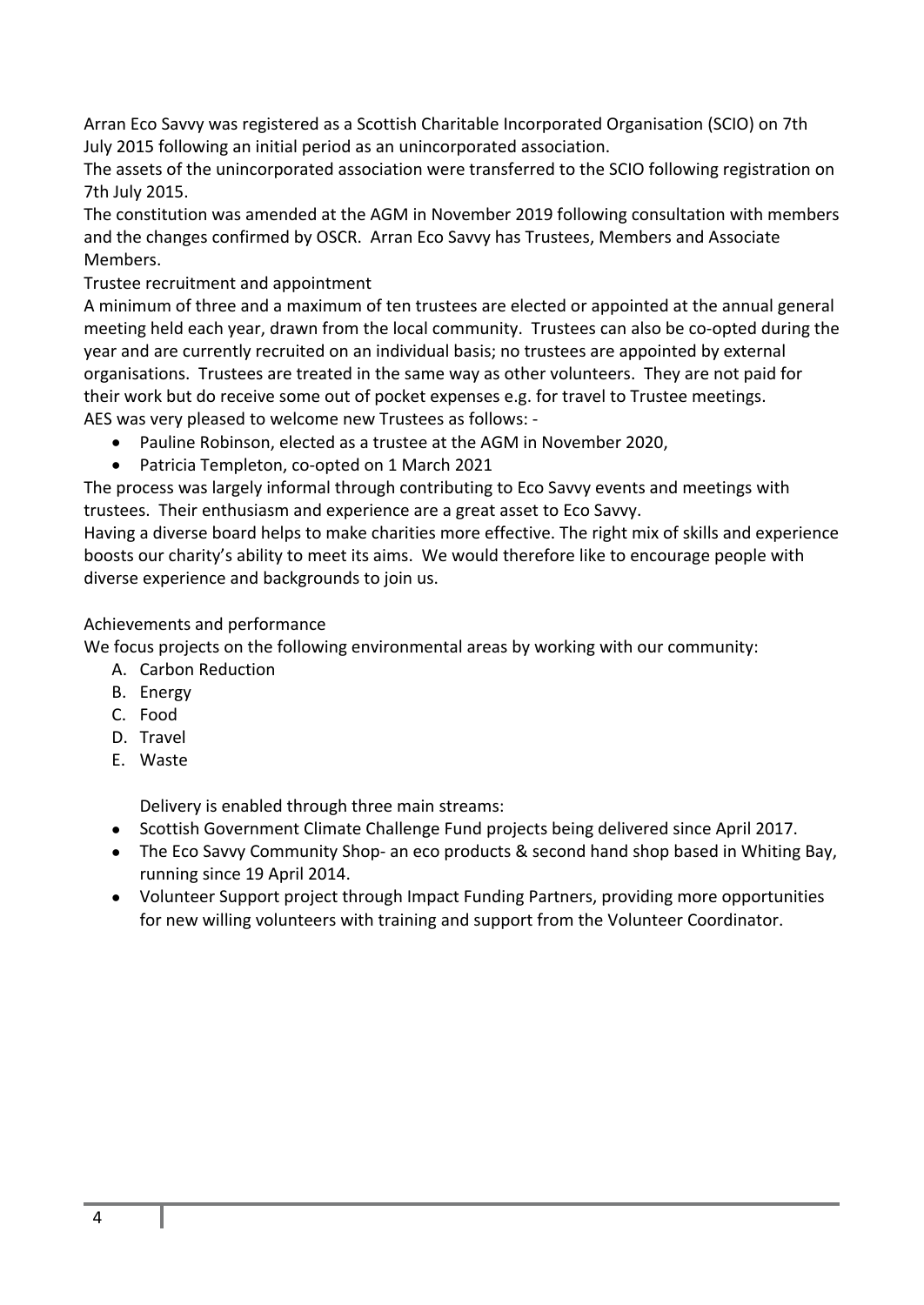## **Challenges and Constraints**

It is important to acknowledge our challenges and constraints.

- The Coronavirus Covid 19 pandemic affected the delivery of all projects and services following a 'Stay at Home' order announced by the Scottish Government on 23 March 2020. This led to 'non-essential' work to close and limited movement in order to stop the transmission of the virus - referred to as the UK lockdown. We therefore started the beginning of the financial year with a situation where the shop had to close for much of the time, and all project staff and volunteers had to adjust to working through social media rather than through meetings and events in person.
- Emma Tracey from our Savvy Travel Team, went on maternity leave from the 21st of May until 1 January 2021 to have the first Eco Savvy baby! Great news for mother and baby that required some reorganisation on our part. Thanks to Andrew for stepping up to the challenge of taking on more of the work to ensure the active travel work was a success in the interim and to Emma for her flexible approach.

**It is a credit to our flexible and imaginative staff and volunteers that Eco Savvy adapted so well to the challenges. Thankyou!**

## **Scottish Government Climate Challenge Fund projects**

Arran Eco Savvy was awarded a grant from the Scottish Government's Climate Challenge Fund in April 2019 to deliver a 2 year Sustainable Island Life Project, continuing grant focus on energy efficiency, but targeting two other low carbon strands: travel and food.

The project empowered residents to adopt lower carbon behaviours in these areas, through a range of activities and educational materials, from borrowing E-Bikes to food preservation cooking workshops. The project was delivered by a team of six: a full time Project Manager, an Energy Auditor, a part-time Project Administrator and Coordinator, a part time Savvy Travel Coordinator and a part time Sustainable Food Coordinator.

Climate Challenge Fund Projects' Headline Achievements for the total project were as follows:

**Engagement** with the Arran Community to deliver the projects covering all areas (waste included in A to D):

- 291 Community Events and workshops held including Food Shares
- 3,374 people actively engaged in the project
- 1,540 people participated in Savvy Film Club
- 19,496 volunteer hours clocked
- All 8 island schools participating in project activity.
- 278 eco pledges made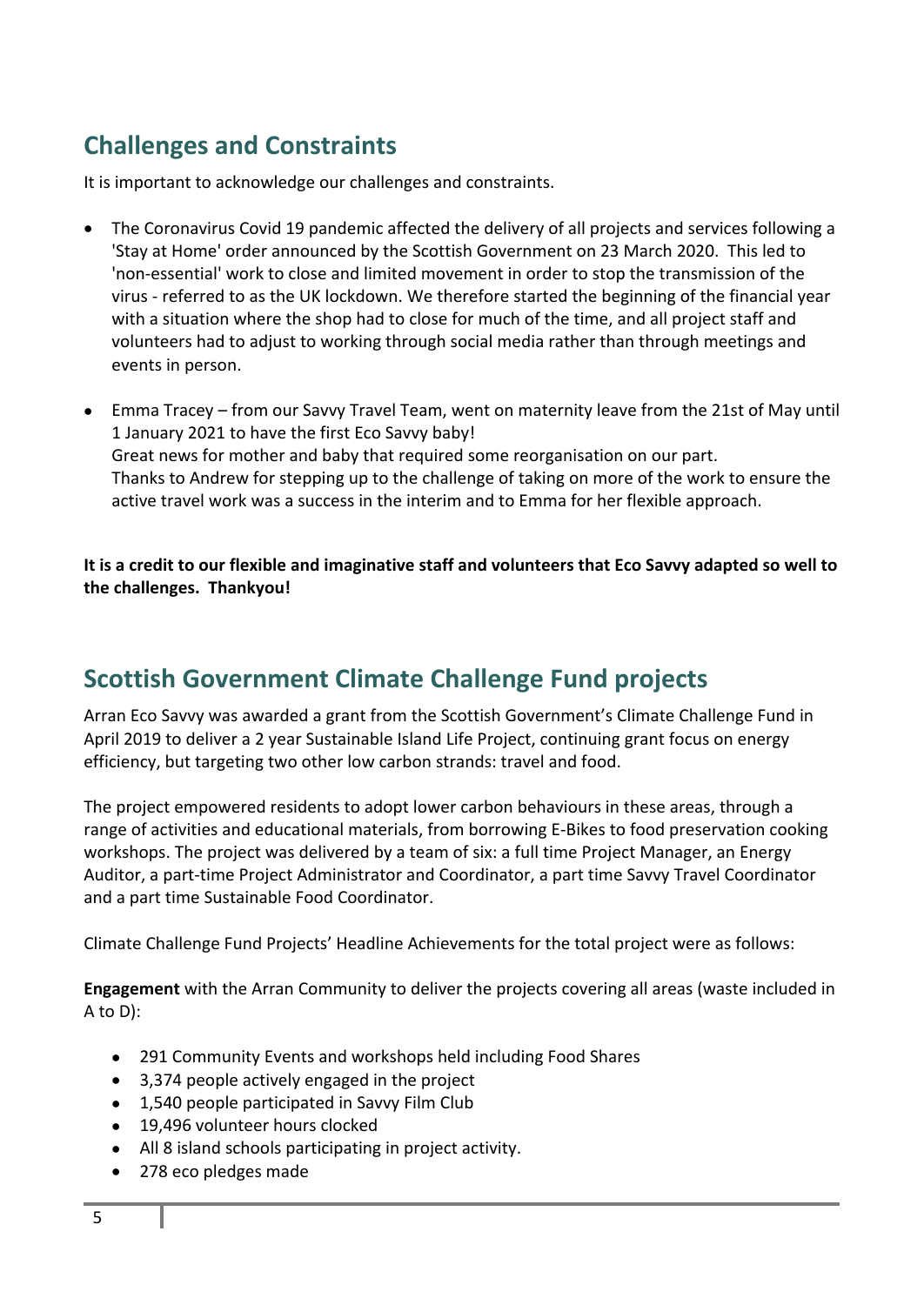- 85 project newsletters produced
- 130 residents actively involved in sustainable food and travel programmes

#### **A. Carbon reduction**

827 tonnes of CO2e saved overall

#### **B. Energy**

215 residents receiving water device packs 7,740,000 litres of water estimated to be saved £21,500 saved in household water heating bills 146 energy audits and EPCs delivered 37 households supported in getting air source heat pumps 11 households supported in getting solar PV The energy/water strand Savvy Film Clubs were educational, thought provoking, and a call to action through lively discussion and suggestions.

#### **C. Food**

55 Food Share volunteers trained and involved £171,171 worth & 27.5 tonnes of surplus food diverted from landfill, distributed and used by residents instead.

#### **D. Travel**

22 businesses signed up to the eBike charge network 17,557 E-Bike miles cycled 264 active members on Arran Community Lift share forum 14 E-Bikes bought by residents to replace and minimise car use

E-bikes continued to be popular with individuals as well as local businesses and organisations participating in the CCF/Eco Savvy ebike trial scheme. Covid and the relatively good weather over the summer contributed to this and more and more people became aware of the scheme and wanted to participate.

This project made a massive difference to the Arran community and there is so much more to know and learn about this project: see the website for more information https://arranecosavvy.org.uk/arran-eco-savvy-project-news/completed-projects/sustainableisland-life/

**A big thankyou to Jude King, Jess Wallace, Ruth McLaren, Andrew Binnie, Emma Tracey, Charlotte Mann and volunteers for their amazing work in challenging circumstances!**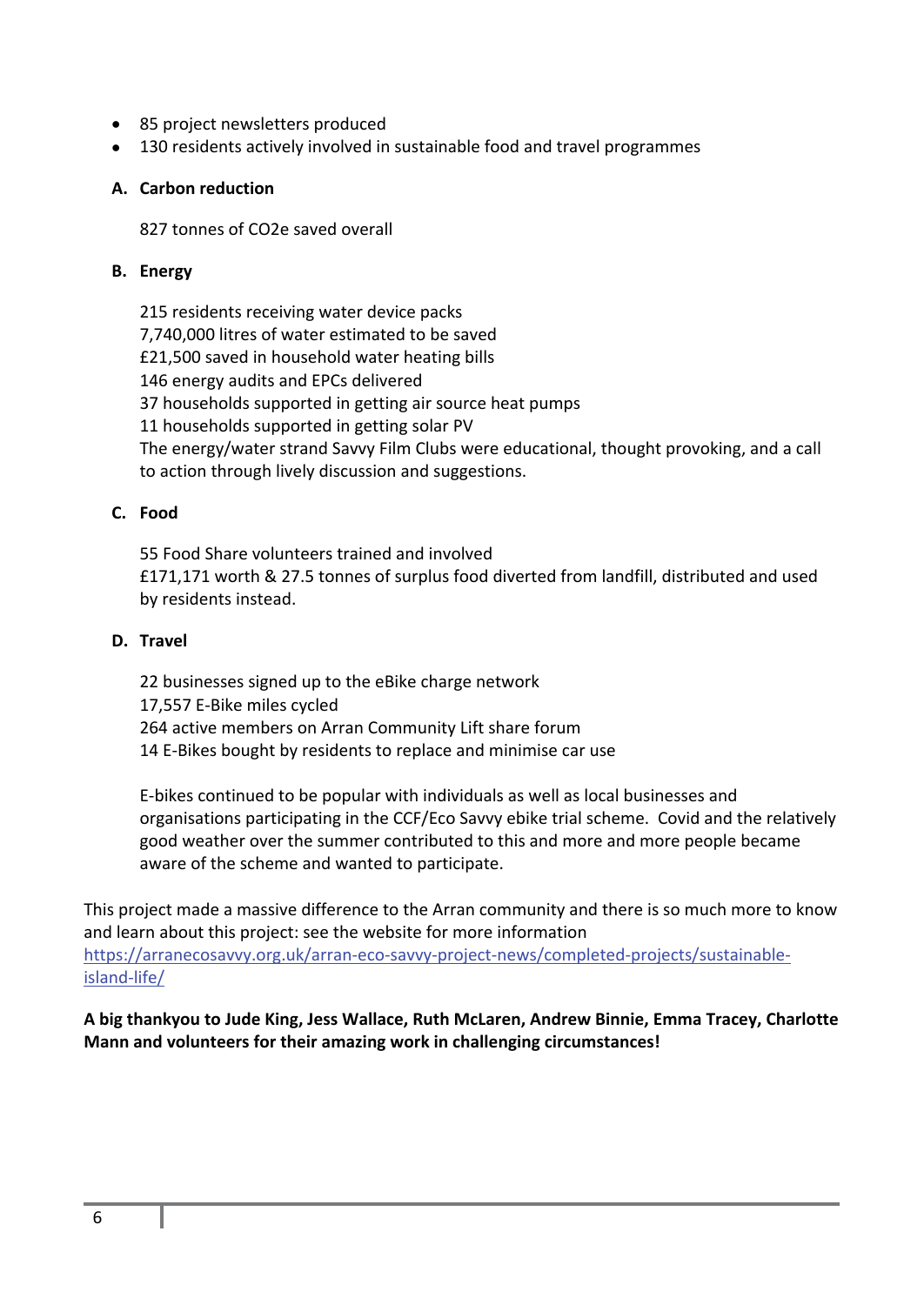### **The Eco Savvy Community Shop**

This community resource is run by a part time paid manager in conjunction with trained volunteers in a sociable atmosphere that provides a focal point for the community whilst generating a modest income stream for the charity.

#### **E Waste:**

The Arran Eco Savvy Community Shop provides a welcoming space to reduce waste and the consumption of new products through recycling unwanted items which would otherwise go to landfill. The shop also helps the community to live a plastic free life by stocking eco products.

Coronavirus Covid 19 restrictions led to temporary shop closures to safeguard the health and safety of volunteers, staff and customers. The shop manager used this opportunity to complete implementation of planned improvements, Including the back shop renovation with donated kitchen units, installation of a separate sink and preparation area for cleaning and sorting donated goods for resale together with the addition of a shed for extra storage space.

Although income was restricted the improvements will lead to greater opportunities for sales in the coming financial year as long as Covid restrictions allow.

Thanks to all volunteers for their hard work and enthusiasm.

Thanks particularly to Val Waite, our Shop Manager who achieved so much in challenging circumstances. Val moves on to follow her career path in another direction, but leaves Arran Eco Savvy with a wonderful community resource.

The shop also linked with other organisations on the island to help out, including our reciprocal arrangement with ArCas – receiving electricals and donating surplus clothing.

We continue to sell items online; Arran For Sale & Wants, Free on Arran, eBay, Abe Books, and sell more valuable items through McTears the auctioneers. This enables people who may not be able to get to the shop to have a chance to buy donated goods.

## **Volunteers**

Shop volunteers, project volunteers and Trustees put time, energy and enthusiasm into the work of Arran Eco Savvy for no financial reward. They are the backbone of the organisation. They can do so much but need the tools to do the job. It is a challenge to get across in a report, the true value to the community of the resources that Eco Savvy brings to Arran.

In order to offer volunteering opportunities to all regardless of background, circumstances and financial advantage, we need to remove barriers by providing training, support and out of pocket expenses in a safe environment. The benefits far outweigh the relatively small amounts of funding required to enable this to happen. This financial year we were again fortunate to receive funding to enable us to do this through the Volunteering Support Fund. We employed Val Waite as a part time Volunteer Co-ordinator to deliver the aims of the project.

To improve health and safety and comfort for our volunteers in the shop, we were able to install emergency lighting and move light switches. Improvements were made in the back shop to make it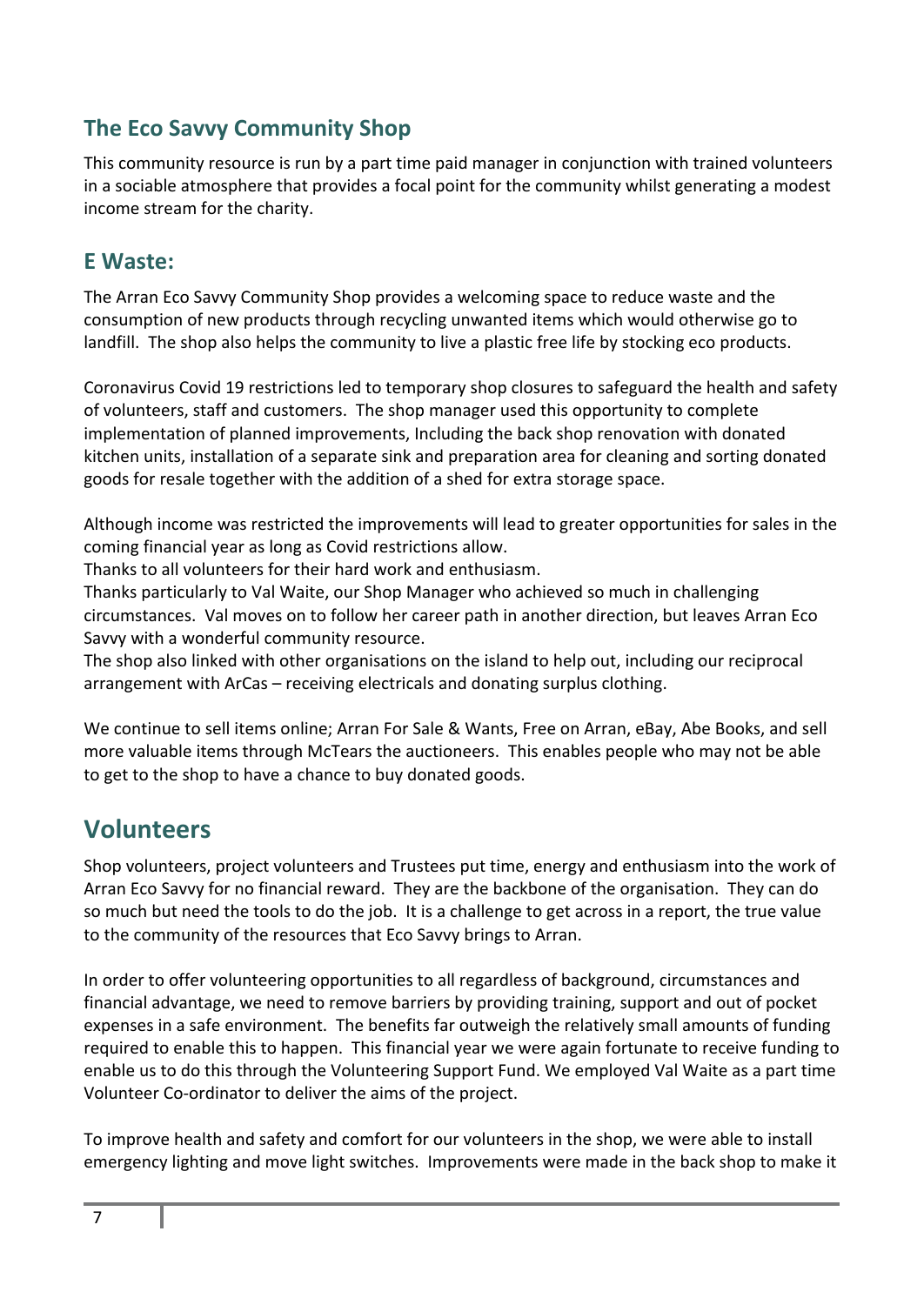easier to sort donations e.g. new and recycled cupboards, sink and draining board, hanging rail and space to steam clothes and for volunteers to sit for a coffee break.

Volunteers come from a variety of backgrounds and include people who are disadvantaged, have a long term health problem or are recovering from an illness or bereavement. Even with the Coronavirus Covid 19 pandemic, the funding helped 9 new volunteers reduce isolation, build confidence, improve health and wellbeing, make new friends and learn new skills. With Eco Savvy, volunteers also learn how to live low carbon lifestyles which often also helps to save money and live happily and healthily.

In turn volunteers provided a service to the community of 505 hours in a whole variety of areas e.g. staffing the shop, organising food share, making 1,800 face masks to protect people from Covid 19! Together with existing volunteers, an astonishing total of 9252 hours of voluntary work were undertaken in 2020 – 2021!

More information is available on our website here

#### **Future plans**

During the financial year 6 April 2021 to 5 April 2022 Arran Eco Savvy is in a period of adjustment following the completion of the Sustainable Island Life project. A new strategy is being developed to chart our course over the coming years, but one that will build on this enormously successful year. The latest draft is attached at Appendix 1 and we are already making inroads into securing the funding to implement it.

#### **Additional information**

A big thankyou to all volunteers – including Trustees, and to staff for making Arran Eco Savvy a success.

Declaration Signed on behalf of the charity trustees:

| Print name  |  |
|-------------|--|
| Designation |  |
| Date        |  |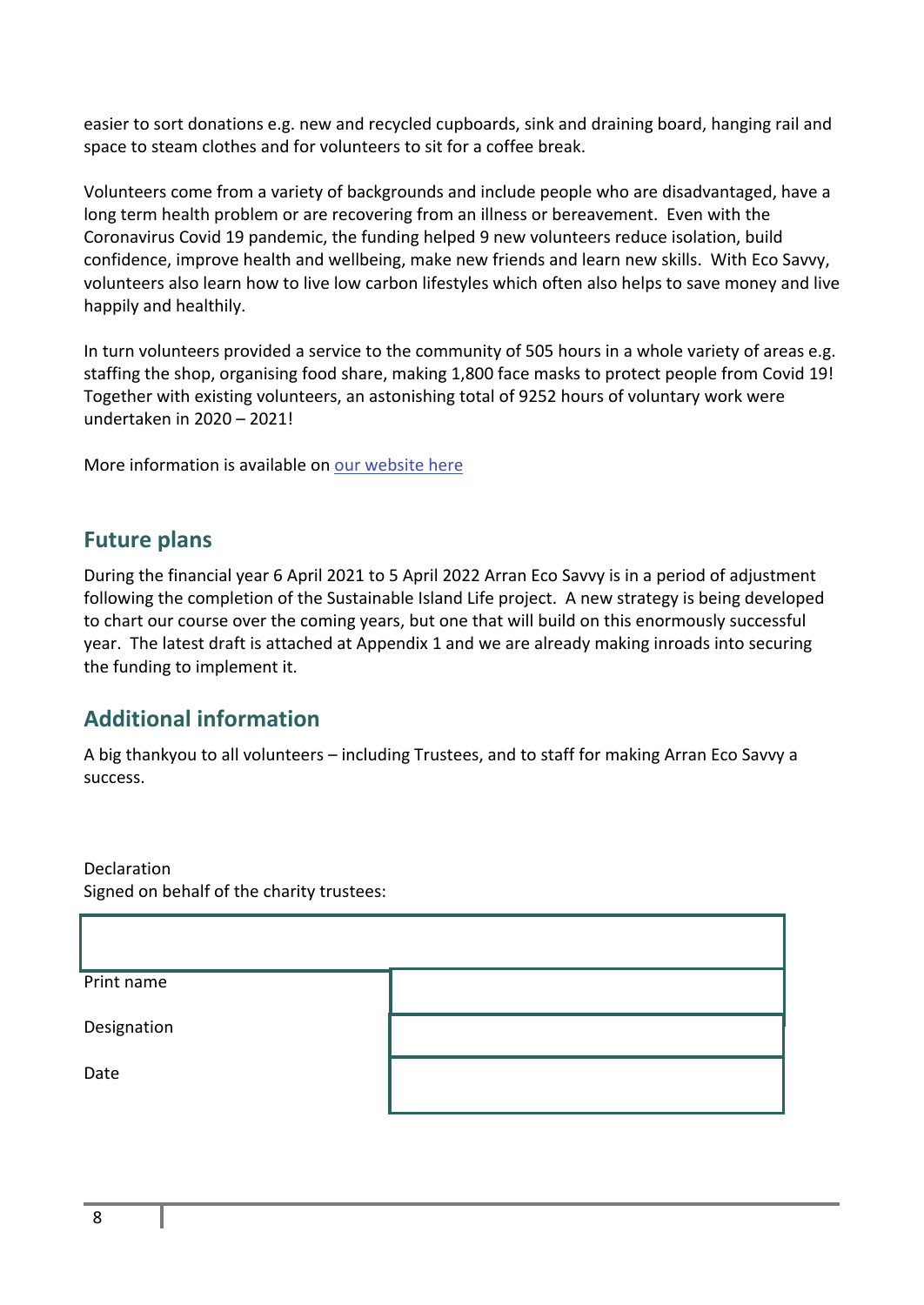## **Appendix 1**

# **Arran Eco Savvy Community Draft Strategy 2020-2030 v4**

**"Vision without action is merely a dream, Action without vision just passes the time, Vision with action can change the world." Source: Joel A Barker 2012**

## **Introduction:**

*Arran Eco Savvy Community* was established in 2013 and registered as a Scottish Charitable Incorporated Organisation (SCIO) on 7th July 2015. The constitution was amended at the AGM in November 2019 following consultation with members and the changes were confirmed by OSCR.

#### **Our Vision:**

To make a positive contribution towards achieving the island's potential, a happy thriving community living sustainably, with clean air, zero waste and an unspoilt, unpolluted beautiful environment, enriched with a healthy population of wild life, flora & fauna on the Isle of Arran

#### **Purposes:**

- The advancement of environmental improvement on the Isle of Arran by identifying and accomplishing environmental projects, which benefit the local community, increase environmental sustainability and support sustainable living, whilst working towards zero waste for Arran.
- The advancement of education by providing learning opportunities for vocational skills and training which are of benefit to all ages and abilities, increase employment opportunity and allow individual enhanced contribution towards improving lifestyles, the local environment and environmental sustainability.

*Source: Arran Eco Savvy constitution*

*Sustainable development* aims to ensure that basic needs and quality of life for everyone are met, now and for future generations. Its guiding principles are:

- Ensuring a strong, healthy and just society
- Living within environmental limits
- Achieving a sustainable economy
- Promoting good governance
- Using sound science responsibly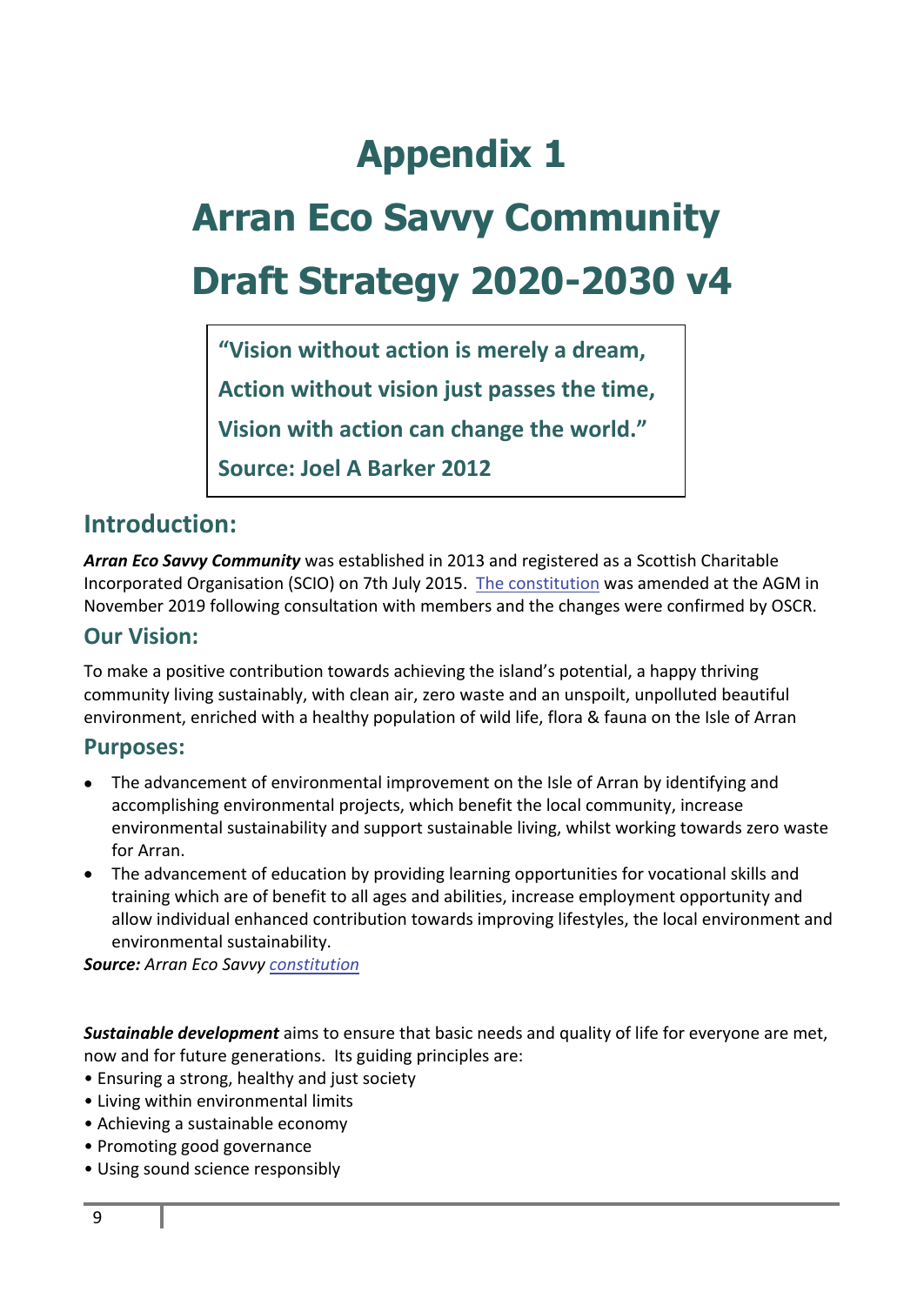## **Charitable Activities**

Arran Eco Savvy Community organises community projects and workshops with the aim of achieving greater environmental awareness on Arran and promotion of sustainable living. Through this the Charity provides learning opportunities for skills in sustainable living and lifestyle changes which are of benefit to all ages and abilities and reduces the carbon footprint of the island. Carbon emission reduction - as a step towards tackling climate change - is an important thread through our themes of Food, Energy, Transport and Waste.

#### **How do we do this?**

**A sustainable approach**: Creating a sustainable, resilient and healthy Arran needs to be approached through networking with others to ensure a joined-up approach to tackle climate change that enables the positives and reduces the negatives allowing virtuous cycles to constantly improve outcomes.

**By valuing our physical and social environment**, we can restore our natural environment and strengthen our social and economic assets, whilst enhancing our independence and wellbeing at both a personal and community level.

**By reducing harmful impacts of how we currently live** we can stop wasting finite resources and reduce risks from a changing climate. Many interventions that reduce harmful impacts on our environment also promote positive co-benefits, reduce preventable mental and physical ill health and reduce social inequalities.

Our strategy and workplans therefore need to be carefully designed to illustrate:

1 what we do ourselves,

2 what do with our partners,

3 what we support others to deliver.

We utilise the Arran Eco Savvy Trello Board to develop our strategy and workplan here: https://trello.com/b/V10XLtAJ/aes-example

## **The Context**

## **Climate Change: Why do we need to limit global warming to 1.5°?**

- In 2018, the UN's Intergovernmental Panel on Climate Change (IPCC) summarised the evidence that the impacts of climate change above 1.5°C could be "very serious".
- 190 nations agreed to keep the global temperature increase by 2100 to less than 2°C and as close as possible to 1.5° when they signed the "Paris Agreement" of the UN Framework Convention on Climate Change 2015/16.
- About 80% of known fossil fuel reserves need to stay in the ground to limit the concentration of CO2 in the atmosphere to 450 parts per million. This level would give a 50% chance of limiting global warming to a maximum 2°C global average temperature rise.
- The United Nations assessed that carbon emissions need to drop by 45% by 2030 for global warming to be kept to a maximum of 1.5C and to zero by 2050.

#### (FPH, 2018)

Sustainable development supports, and often enables, fundamental societal and systems transitions and transformations that help limit global warming to 1.5°C. Such changes facilitate the pursuit of climate-resilient development pathways that achieve ambitious mitigation and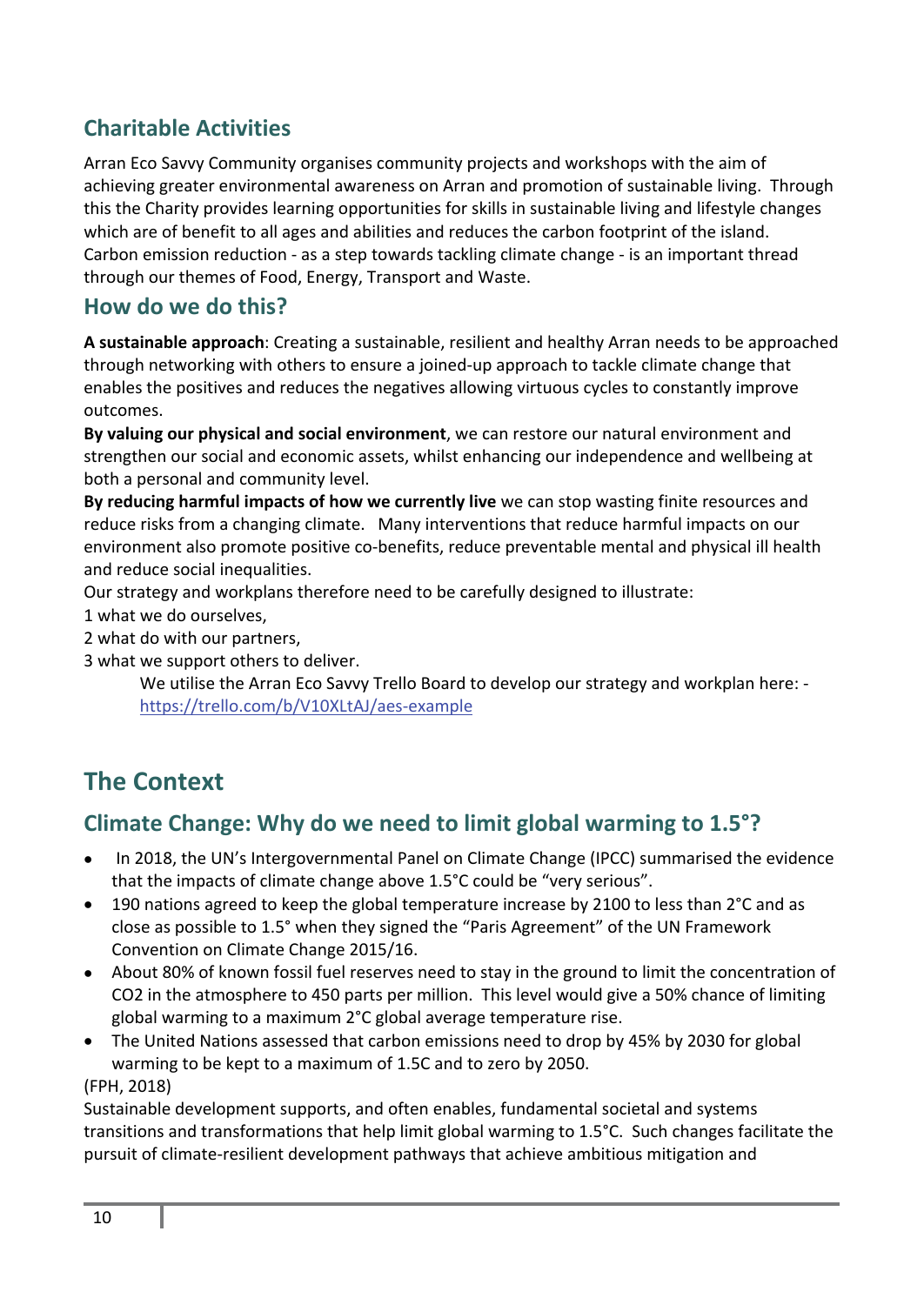adaptation in conjunction with poverty eradication and efforts to reduce inequalities (high confidence). (IPPC, 2018)

What does all this mean?

This You Tube presentation by Professor Kevin Anderson from Scotland's Climate Assembly puts the case very clearly for assessing the challenges that we face through the direct relationship between rising emissions and climate change and what needs to be done to mitigate the risks https://www.youtube.com/watch?v=3jLK\_K-LUmM (Anderson, 2020)

It is therefore, extremely important for our lives and our children's futures, that we all act to reduce our greenhouse gas emissions.

## **Coronavirus Covid 19**

There are often unexpected challenges and the extremely contagious Coronavirus COVID-19 with accompanying lockdown and safety measures, affects all of us. Whilst this pandemic presents a major risk to health, it has also illustrated the ability for society to change the way that we live and work and we can learn from this when considering the action needed to tackle climate change.

## **Legal Framework and Goals**

### **International**

**The United Nations** has set a series of Sustainable Development Goals. These are 'global goals' and targets that are part of an internationally agreed performance framework. All countries, including Scotland, are aiming to achieve these goals by 2030. Arran Eco Savvy aims to make our contribution to achieving these goals through this strategy.

## **National**

**The Climate Change (Emissions Reduction Targets) (Scotland) Act 2019** sets targets to reduce Scotland's emissions of all greenhouse gases to net-zero by 2045 at the latest, with interim targets for reductions of at least 56% by 2020, 75% by 2030, 90% by 2040. The 2019 Act embeds the principles of a Just Transition, which means reducing emissions in a way which tackles inequality and promotes fair work, at the heart of Scotland's approach to reaching net-zero. (Scottish Government, accessed 8/1/21)

**Sustainable Scotland Network (SSN),** launched its strategy on 16 September 2020 which aims to support public sector action on the climate emergency and a sustainable green recovery from the COVID-19 pandemic. SSN, Scotland's all-public-sector network which specialises in sustainability and climate change will support over 600 members across Scotland's public bodies as they work towards net zero emission targets by 2045.

The strategic framework will guide the SSN as they continue to facilitate and inform collaboration; build public sector capacity; and improve alignment and coordination with national policy priorities. (Sustainable Scotland Network, 2020)

## **Local Context**

**North Ayrshire Council** declared a state of Climate Emergency in 2019. They have committed to take action to reduce carbon emissions across North Ayrshire and achieve net-zero carb on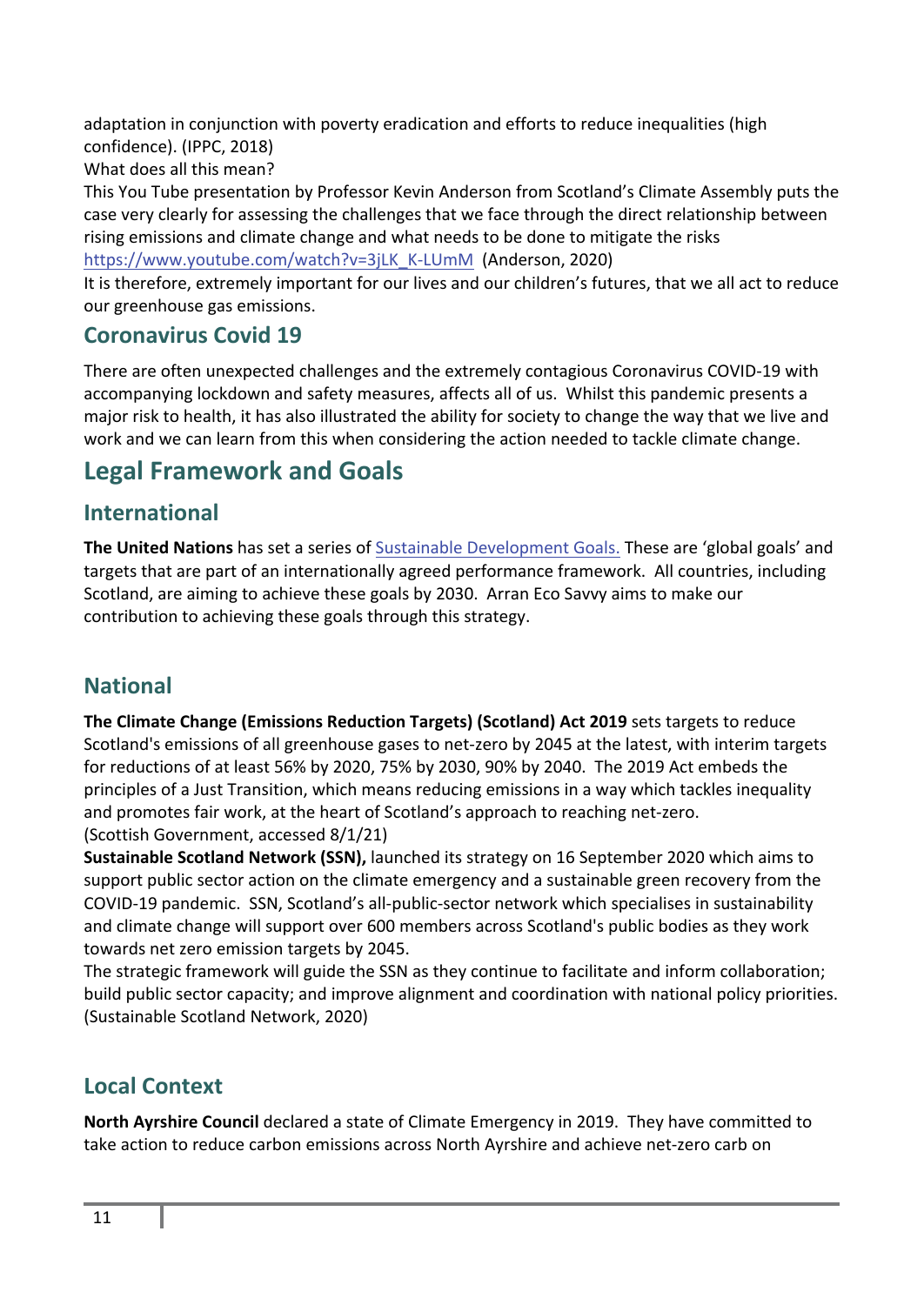emissions by 2030. Source: https://www.north-ayrshire.gov.uk/news/Council-set-sights-onbecoming-Carbon-neutral.aspx

Arran Recovery Group

Developing a Recovery Plan which balances the three main strands of Island life, Community, Environment and Economy through each stage of recovery, underpinned by National and local HSCP guidance.

## **Arran Eco Savvy Workplan – 2020 to 2030**

### **Method**

AESC trustees, staff and members will utilise the Arran Eco Savvy Trello Board to develop our strategy and workplan here: - https://trello.com/b/V10XLtAJ/aes-example with contributions from partner organisations and communities on Arran.



## **Overall Aim of Projects**

We will develop and deliver projects that accelerate Arran's path towards net zero and set specific commitments that enable Arran to be on-track with local, national and UK net zero targets. This will include undertaking/contributing to island carbon audits that:

- identify, collect, collate and analyse comprehensive data to set the emissions baseline for Arran
- identify and collate relevant existing data for the island's Energy, Transport, Waste, Food Production, Water, Land and Forestry, Housing sectors.
- identify where carbon reduction activities should be prioritised.
- contribute to the development of a Decarbonisation Route Map for Arran
- produces a detailed implementation plan to support funding applications that identify and deliver partners:
	- o Requirements for electric vehicles (EV) including bikes and infrastructure to support EV uptake and travel
	- o Potential for the creation of Low Carbon Hubs
	- o Potential for active and sustainable travel that supports community renewal and the visitor economy.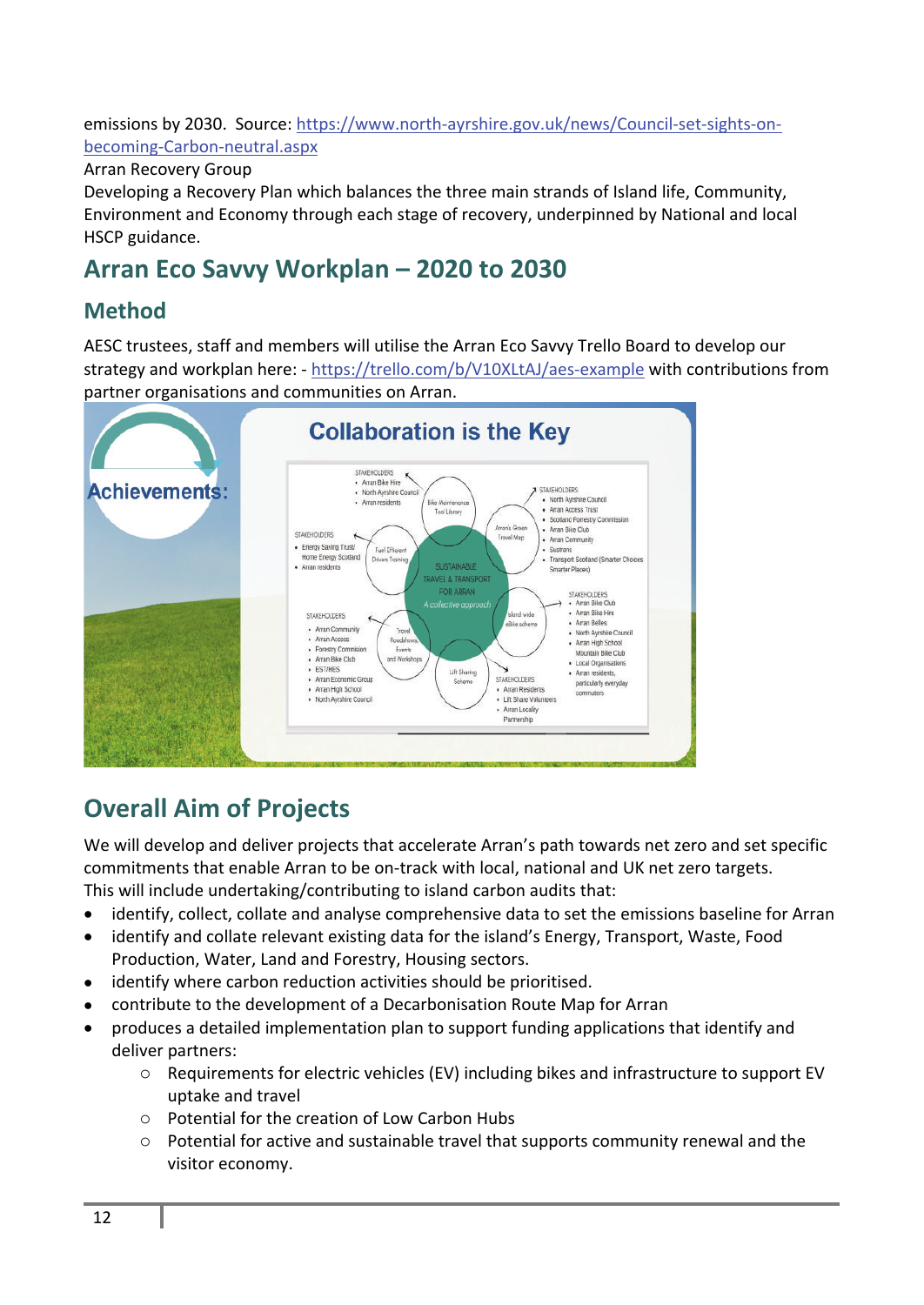**Themes:** 

- **reducing Waste and Energy use**
- **increasing the uptake of sustainable Food and Travel**
- **and increasing Carbon Literacy**

#### **Carbon emissions reduction to net zero by 2030 through:**

- 1. **Waste** reduction: building a circular economy
- 2. **Energy**: Reduce unnecessary energy use
- 3. **Food**: Increase in uptake of sustainable food grown on the island: adapt the following statements to AES
- Prioritise healthy local food economies
- Promote provision of incentives (funding, training), regulation (public procurement, planning) and disincentives (advertising restrictions, sales limits) to support economically robust local food systems.
- The aim: create a steady supply of affordable, healthy and sustainably produced food for Arran's population;
	- o support inclusive, sustainable local economies;
	- o contribute to a healthy environment and zero carbon goals.
	- o make locally produced whole foods more affordable than unhealthy ultra-processed foods.

Minimise intensive livestock farming practices Disincentivise use of intensive industrial livestock farming practices (meat and dairy) that damage the environment and climate, require overuse of antimicrobials, and reduce animal welfare. This should be a priority for domestic production and within trade agreements so imported meat produced with these methods will not have commercial advantage.

- Measure, monitor and report carbon footprint of UK diet at local, regional and national level. Establish common and consistent carbon emissions measurements for food and drink. This allows for measurement of benchmark levels and annual tracking. Reduction targets for the carbon footprint of the UK diet can then be set at national and regional level, all initiatives and interventions to meet these targets can then be tracked over time, and policies adjusted accordingly.
- Source: Food SIG response to the Food Research Collaboration to share with Defra regarding sustainable diets, and what the policy priorities should be. (e mail KB 3/6/21)
- Travel:
	- o Reduction in single use car journeys
	- o Increase in cycling and walking instead of driving
	- $\circ$  Increase in use of public transport when restrictions relating to Covid ease.
- Carbon Literacy:
	- o Increase in **awareness** of environmental issues that relate to Arran
	- o **Educational** and consciousness raising activities (meetings/workshops) to Increase participation in environmental projects which will increase the overall carbon literacy of island residents and numbers involved in working towards a sustainable Arran
	- $\circ$  Incorporating carbon accounting for our activities as a way of improving understanding about carbon emissions.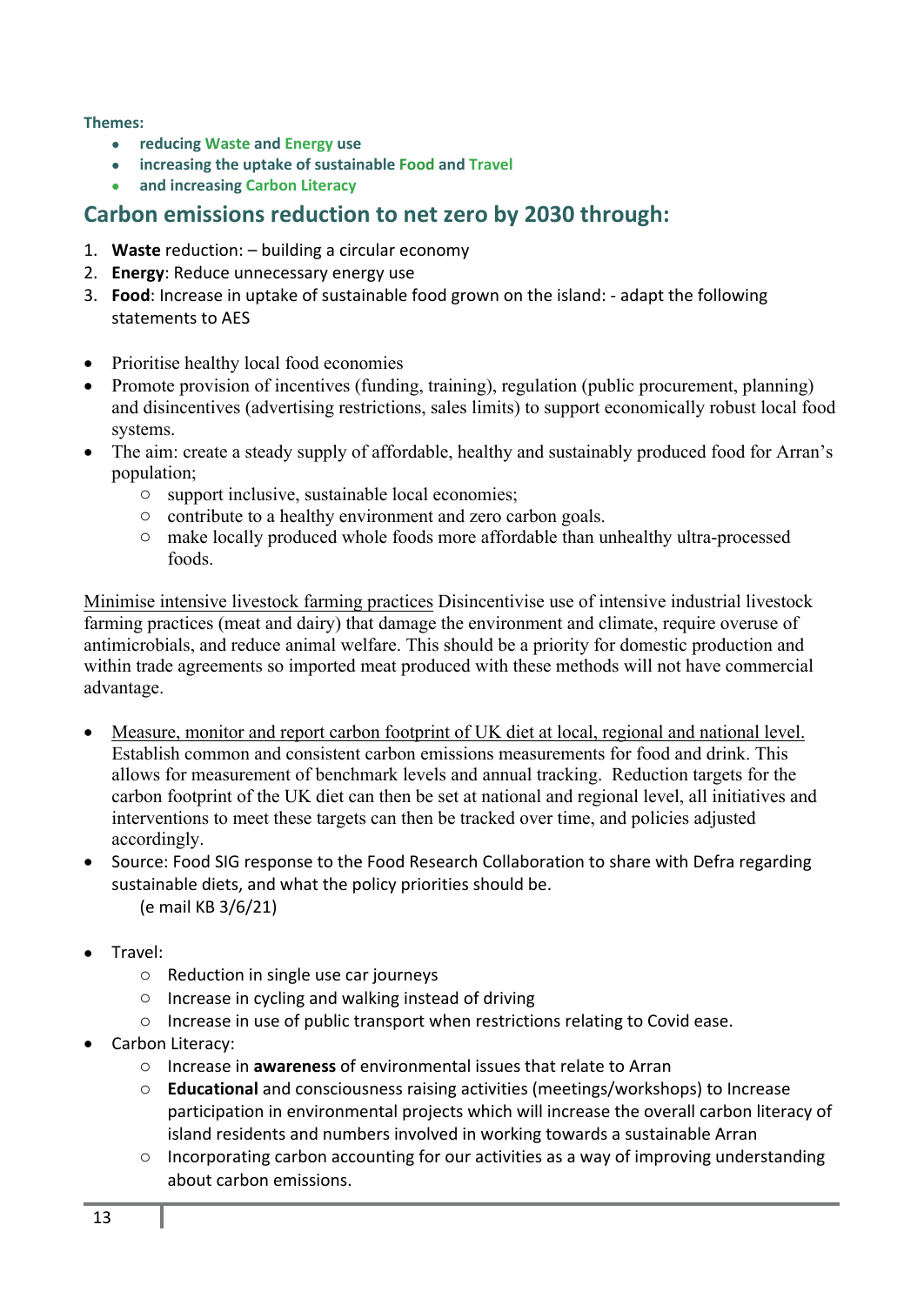- **Arran Eco Savvy community**: Happy and growing membership who contribute to Eco Savvy's development through meetings, workshops and surveys.
- **Partnerships**: Increase in working partnerships with organisations in public, private and third sectors to bring green and sustainable practices to more areas of life on Arran

#### **Projects that help us to meet our Objectives**

**Examples of new projects that have been discussed** that build on the work we've done through the Climate Change Funding **are as follows:** 

#### **A Waste:**

- 1. **The Shop**: Re-establish the shop as an expanded centre for recycling household goods, for upcycling and for educational events and workshops, relevant for residents across the island as a meeting place to provide social interaction on a daily basis. **Potential Resources:** apply for National Lottery or similar funding?
- **2. Zero waste on Arran a circular economy project?**

Potential resources: projects funded from new sources e.g. Community Climate Action Hubs?

#### **B Energy:**

**3.1 Arrans big Energy Project:** A new far reaching energy project (think Orkney) for the whole of Arran with the direction and management broadened to include suitably qualified/ interested parties from the Arran community with majority support from the whole community and with clear community benefit at its heart.

#### **3.2 A smaller energy project benefitting local business/es**

Arran Eco Savvy bi-annual fund established to allocate surplus £ from the big project to the winning application from organisations island wide for their low carbon initiative. For example;

- villages applying for funding to insulate/update their village halls to make them more energy efficient?
- helping to retro fit homes / investing in making old builds more energy efficient?
- partnering with housing /Arran Development Trust to have green energy options included at the start of new building developments?

#### **C Food:**

**4.1** Partner with the food growing initiatives already happening on Arran? E.g. Pioneer project, further collaboration with ACLI

**4.2** Working with other businesses to expand the food share model?

**4.3** Work with food producers /Coop/ Taste of Arran to promote and increase local food consumption.

**D Travel:** 

### **5 Expansion of the eBike fleet particularly for keyworkers?**

#### **E Carbon literacy:**